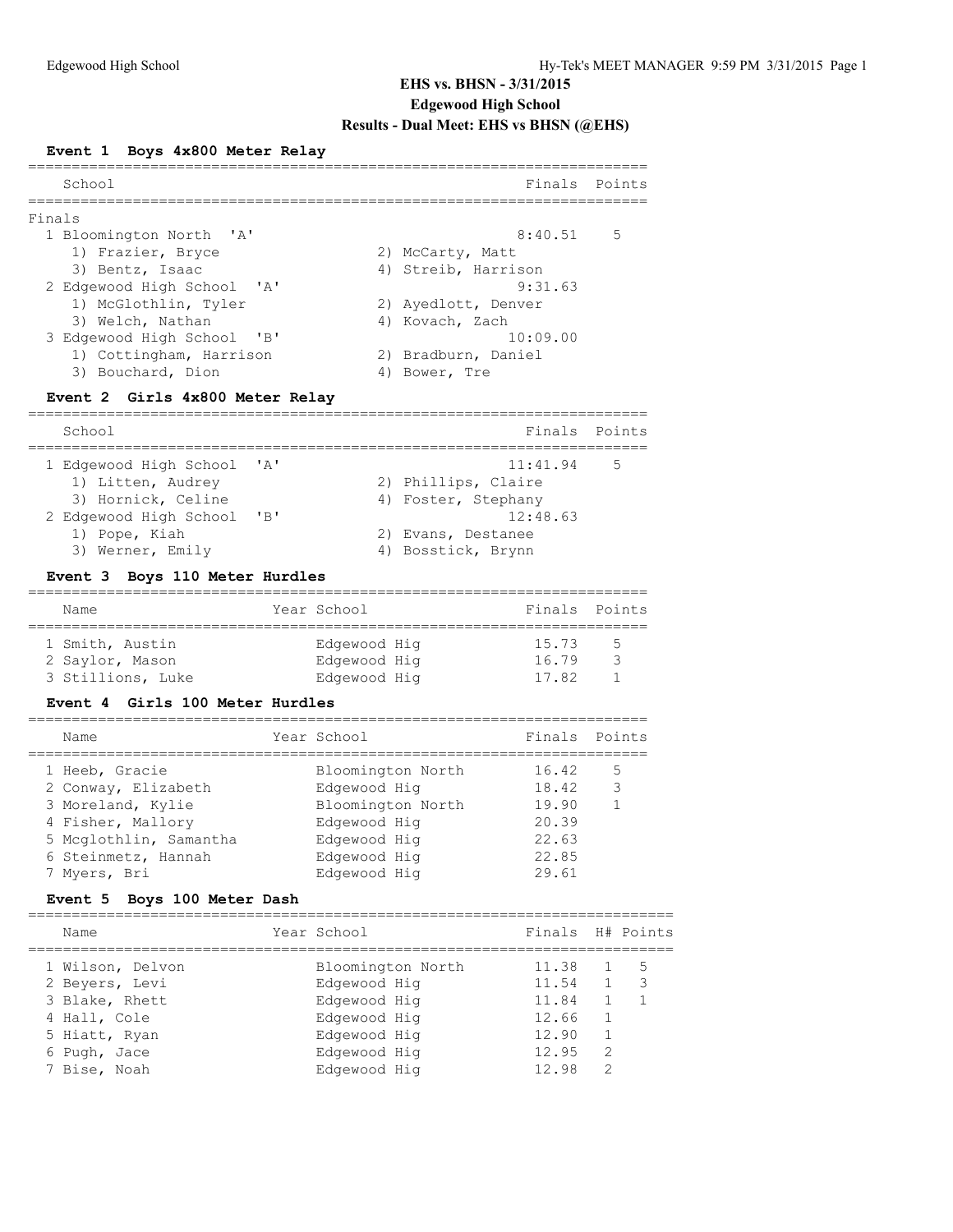# **....Event 5 Boys 100 Meter Dash**

| 8 Calvin, Tyler       | Edgewood Hig      | 13.98   |  |
|-----------------------|-------------------|---------|--|
| 9 Salahuddin, Zunaeed | Bloomington North | 14.11 1 |  |
| 10 Hammond, Austin    | Edgewood Hig      | 14.80 2 |  |

#### **Event 6 Girls 100 Meter Dash**

| Name                  | Year School       | Finals H# Points |                |   |
|-----------------------|-------------------|------------------|----------------|---|
| 1 Chitwood, Paige     | Bloomington North | 13.56            |                | 5 |
| 2 Conway, Elizabeth   | Edgewood Hig      | 13.72            | 1              | 3 |
| 3 Barbee, Dontrice    | Bloomington North | 13.87            |                |   |
| 4 Butcher, Ireland    | Edgewood Hig      | 14.44            |                |   |
| 5 Kailee, Perinne     | Edgewood Hig      | 14.90            | $\mathcal{L}$  |   |
| 6 Mckitrick, Kaitlyn  | Edgewood Hig      | 15.41            |                |   |
| 7 Doyon, Mary Kate    | Bloomington North | 15.69            |                |   |
| 8 Craig, Savannah     | Bloomington North | 15.75            | $\mathfrak{D}$ |   |
| 9 Allison, Rachael    | Bloomington North | 15.81            |                |   |
| 10 Estes, Allison     | Edgewood Hig      | 16.75            | 2              |   |
| 11 Gardiner, Marybeth | Edaewood Hia      | 17.26            |                |   |

#### **Event 7 Boys 1600 Meter Run**

| Name                 | Year School       | Finals  | Points         |
|----------------------|-------------------|---------|----------------|
| 1 Tichenor, Griffin  | Bloomington North | 4:30.10 | 5              |
| 2 Woelmer, Philip    | Bloomington North | 4:32.16 | -3             |
| 3 Warren, Drew       | Bloomington North | 4:47.47 | $\overline{1}$ |
| 4 Campbell, Matt     | Bloomington North | 4:54.23 |                |
| 5 Vilardo, Andy      | Bloomington North | 4:57.33 |                |
| 6 Weller, Nathan     | Edgewood Hig      | 4:57.99 |                |
| 7 Michael, Alex      | Edgewood Hig      | 5:02.33 |                |
| 8 Gordillo, Peter    | Bloomington North | 5:15.85 |                |
| 9 McBride, Connor    | Bloomington North | 5:25.01 |                |
| 10 Main, Miles       | Bloomington North | 5:33.17 |                |
| 11 Woodman, Nicholas | Bloomington North | 5:42.57 |                |

# **Event 8 Girls 1600 Meter Run**

| Name                                                                                                             |                                                          | Year School                                                                                                                           | Finals Points                                                             |                        |
|------------------------------------------------------------------------------------------------------------------|----------------------------------------------------------|---------------------------------------------------------------------------------------------------------------------------------------|---------------------------------------------------------------------------|------------------------|
| 1 Williams, Grace<br>2 Flynn, Ella<br>3 Brown, Joy<br>5 Gebhardt, Alexa<br>6 Sears, Hannah<br>7 Foster, Stephany | 4 Silberstein, Rachael<br>Event 9 Boys 4x100 Meter Relay | Bloomington North<br>Bloomington North<br>Bloomington North<br>Bloomington North<br>Bloomington North<br>Edgewood Hig<br>Edgewood Hig | 5:23.00<br>5:47.41<br>5:52.26<br>5:57.84<br>6:12.18<br>6:28.23<br>6:56.00 | 5<br>3<br>$\mathbf{1}$ |
| School                                                                                                           |                                                          |                                                                                                                                       | Finals Points                                                             |                        |
|                                                                                                                  | 1 Edgewood High School 'A'                               |                                                                                                                                       | 44.96                                                                     | 5                      |

| Beyers. | 1.9371 |  |
|---------|--------|--|

1) Beyers, Levi 2) Blake, Rhett 3) Poling, Lucas (4) Smith, Austin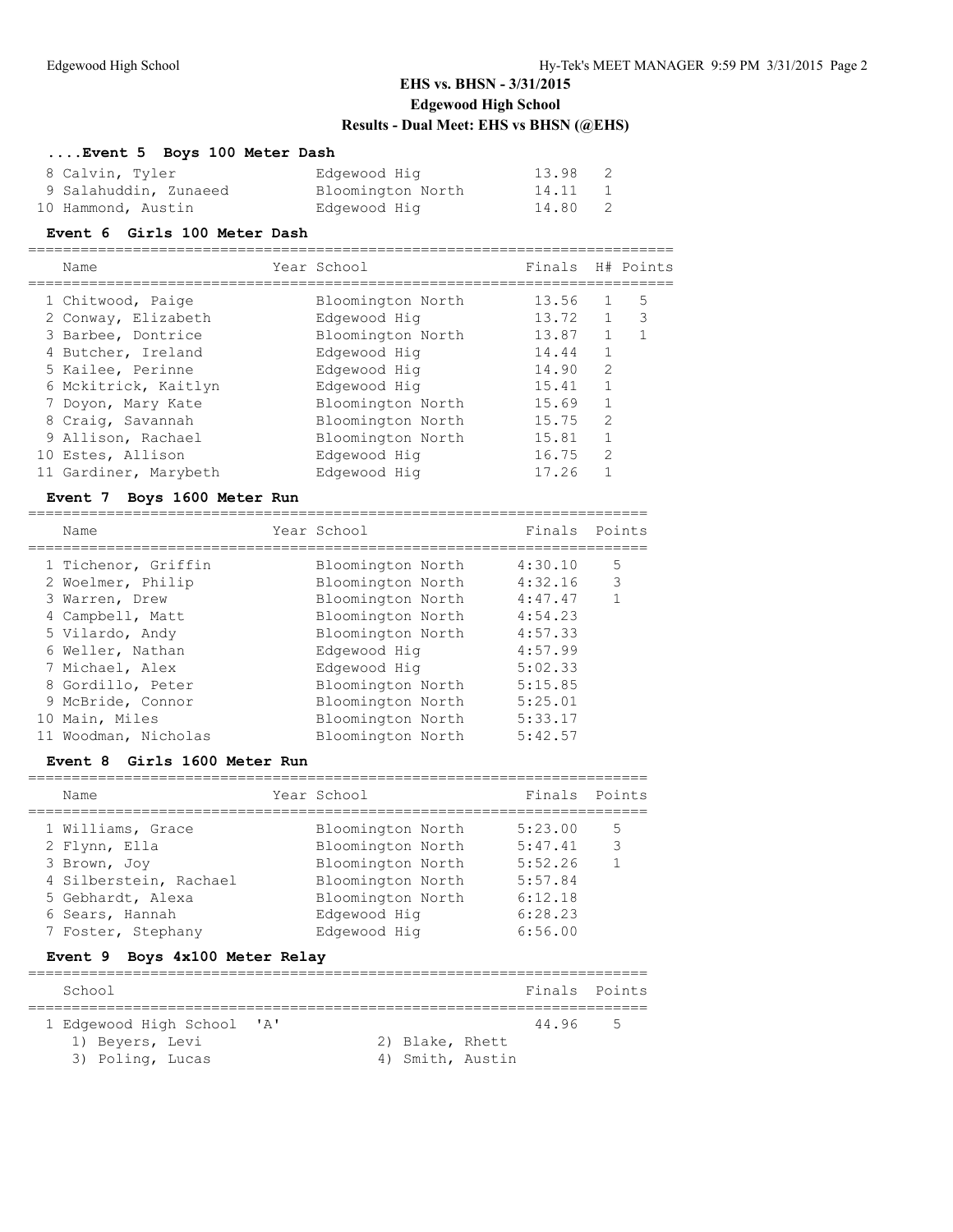# **....Event 9 Boys 4x100 Meter Relay**

| 2 Bloomington North 'A'    | 45.09             |
|----------------------------|-------------------|
| 1) Stumpf, Malik           | 2) Ludwig, Drew   |
| 3) Laffoon, Malik          | 4) Wilson, Delvon |
| 3 Edgewood High School 'B' | 48.06             |
| 1) Hiatt, Ryan             | 2) Bise, Noah     |
| 3) Boruff, Blair           | 4) Hall, Cole     |

#### **Event 10 Girls 4x100 Meter Relay**

| School                     | Finals Points           |
|----------------------------|-------------------------|
| 1 Edgewood High School 'A' | 52.93<br>- 5            |
| 1) Fisher, Mallory         | 2) Vercrumba, Amber     |
| 3) Butcher, Ireland        | 4) Conway, Elizabeth    |
| 2 Bloomington North 'A'    | 54.54                   |
| 1) Chitwood, Paige         | 2) Finn, Claire         |
| 3) Barbee, Dontrice        | 4) Garman, Mandy        |
| 3 Edgewood High School 'B' | 1:03.06                 |
| 1) Kinser, Makenzee        | 2) Estes, Allison       |
| 3) Mckitrick, Kaitlyn      | 4) Mcglothlin, Samantha |
|                            |                         |

#### **Event 11 Boys 400 Meter Dash**

|  | Name                 | Year School       | Finals  |                | H# Points                  |
|--|----------------------|-------------------|---------|----------------|----------------------------|
|  | 1 Frazier, Bryce     | Bloomington North | 51.11   |                | 5                          |
|  | 2 Ayedlott, Denver   | Edgewood Hig      | 55.96   |                | $\overline{\phantom{a}}$ 3 |
|  | 3 Poling, Lucas      | Edgewood Hig      | 56.18   |                |                            |
|  | 4 de-Santiago, Edgar | Bloomington North | 56.57   |                |                            |
|  | 5 Graef, Andrew      | Edgewood Hig      | 59.57   |                |                            |
|  | 6 Pugh, Jace         | Edgewood Hig      | 59.87   | $\mathcal{L}$  |                            |
|  | 7 Slaughter, Julien  | Bloomington North | 1:02.51 | $\mathfrak{D}$ |                            |
|  | 8 Allison, Sam       | Bloomington North | 1:03.51 |                |                            |
|  | 9 Scott, Caleb       | Bloomington North | 1:09.40 | っ              |                            |
|  |                      |                   |         |                |                            |

#### **Event 12 Girls 400 Meter Dash**

| Name                | Year School       | Finals  |               | H# Points |
|---------------------|-------------------|---------|---------------|-----------|
| 1 Campbell, Jaela   | Bloomington North | 1:01.49 |               | 5         |
| 2 Dixon, Caroline   | Bloomington North | 1:06.70 |               | 3         |
| 3 Litten, Audrey    | Edgewood Hig      | 1:07.64 |               |           |
| 4 Sherfield, Erin   | Edgewood Hig      | 1:08.98 |               |           |
| 5 Ramsey, Zoie      | Bloomington North | 1:09.74 |               |           |
| 6 Clark, Sarah      | Bloomington North | 1:14.94 | $\mathcal{D}$ |           |
| 7 Pope, Kiah        | Edgewood Hig      | 1:15.07 |               |           |
| 8 Dreher, Sydnee    | Edgewood Hig      | 1:16.98 |               |           |
| 9 Factora, Megan    | Bloomington North | 1:20.73 | $\mathcal{L}$ |           |
| 10 Buck, Anna       | Bloomington North | 1:21.90 |               |           |
| 11 McGarry, Kessler | Bloomington North | 1:21.97 | っ             |           |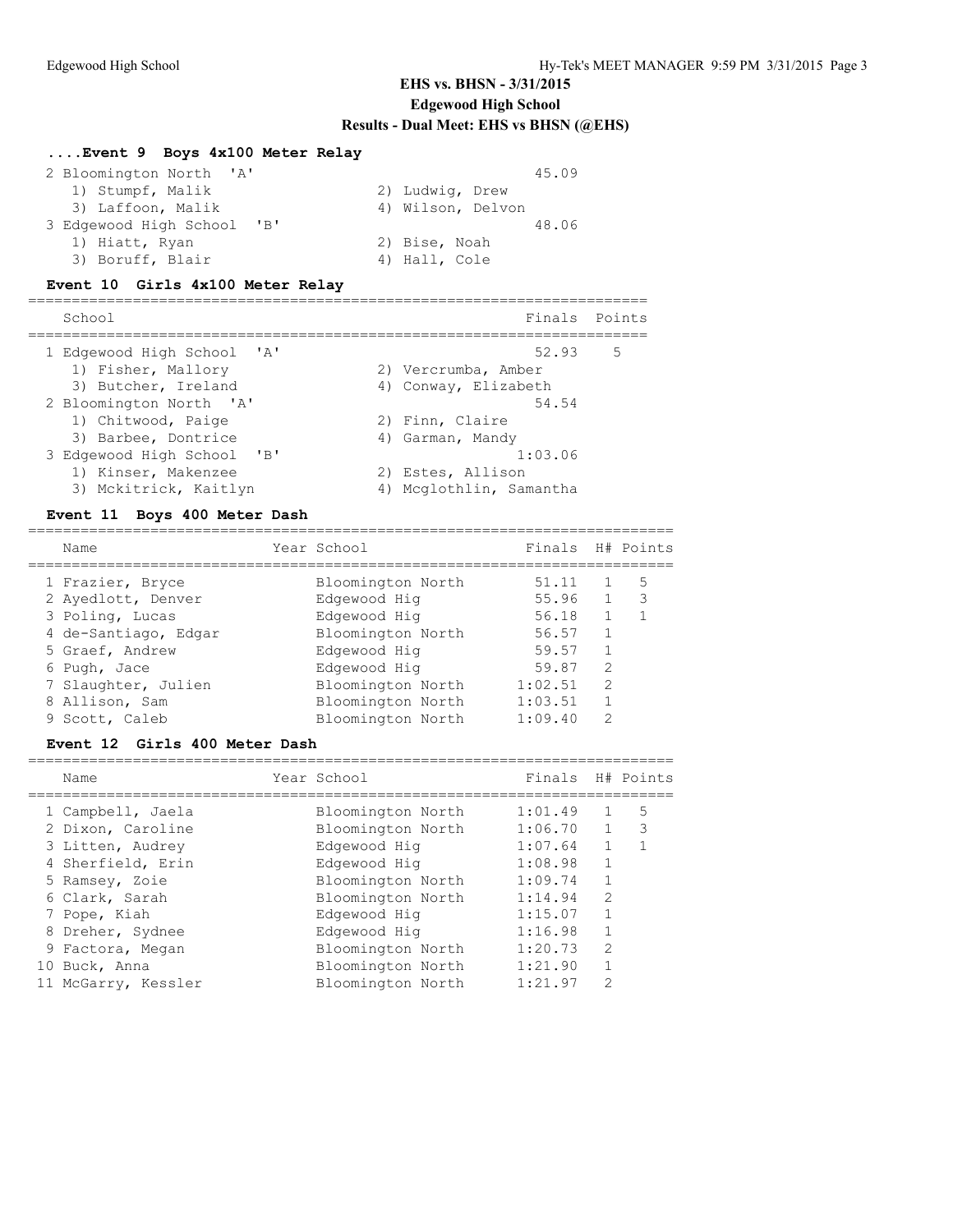#### **Event 13 Boys 300 Meter Hurdles**

| Name                                  | Year School                       | Finals Points  |     |
|---------------------------------------|-----------------------------------|----------------|-----|
| 1 Smith, Austin<br>2 Saylor, Mason    | Edgewood Hig<br>Edgewood Hig      | 42.05<br>44.51 | - 5 |
| 3 Stillions, Luke<br>4 Ambrosio, Matt | Edgewood Hig<br>Bloomington North | 45.17<br>46.17 |     |

#### **Event 14 Girls 300 Meter Hurdles**

| Name |                                                                                                                                                                        |                   |             |               |
|------|------------------------------------------------------------------------------------------------------------------------------------------------------------------------|-------------------|-------------|---------------|
|      |                                                                                                                                                                        | Bloomington North | 48.30       | 5             |
|      |                                                                                                                                                                        | Edgewood Hig      | 50.65       | 3             |
|      |                                                                                                                                                                        | Bloomington North | 51.78       | $\mathbf{1}$  |
|      |                                                                                                                                                                        | Edgewood Hig      | 58.72       |               |
|      |                                                                                                                                                                        | Edgewood Hig      | 1:01.33     |               |
|      |                                                                                                                                                                        | Edgewood Hig      | 1:03.98     |               |
|      |                                                                                                                                                                        | Bloomington North | 1:06.57     |               |
|      |                                                                                                                                                                        | Edgewood Hig      | 1:19.12     |               |
|      | 1 Heeb, Gracie<br>2 Conway, Elizabeth<br>3 Moreland, Kylie<br>4 Fisher, Mallory<br>5 Mcglothlin, Samantha<br>6 Steinmetz, Hannah<br>7 Allison, Rachael<br>8 Myers, Bri |                   | Year School | Finals Points |

# **Event 15 Boys 800 Meter Run**

| Name                   | Year School       | Finals H# Points |                |                          |
|------------------------|-------------------|------------------|----------------|--------------------------|
| 1 McCarty, Matt        | Bloomington North | 2:08.09          |                | 5                        |
| 2 Bentz, Isaac         | Bloomington North | 2:09.63          | $\mathbf{1}$   | $\overline{\phantom{a}}$ |
| 3 Warren, Drew         | Bloomington North | 2:14.61          | $\mathbf{1}$   |                          |
| 4 Gordillo, Peter      | Bloomington North | 2:19.43          | $\overline{2}$ |                          |
| 5 Kovach, Zach         | Edgewood Hig      | 2:20.49          |                |                          |
| 6 McBride, Connor      | Bloomington North | 2:22.43          | $\mathfrak{D}$ |                          |
| 7 Cottingham, Harrison | Edgewood Hig      | 2:22.52          |                |                          |
| 8 Harman, Michael      | Bloomington North | 2:22.61          | $\overline{2}$ |                          |
| 9 Nguyen, Ryan         | Bloomington North | 2:23.28          | $\overline{2}$ |                          |
| 10 McGlothlin, Tyler   | Edgewood Hig      | 2:24.25          | 1              |                          |
| 11 Welch, Nathan       | Edgewood Hig      | 2:24.64          |                |                          |
| 12 Baldomero, Michael  | Bloomington North | 2:32.53          | 2              |                          |
| 13 Norris, David       | Bloomington North | 2:36.20          | $\mathfrak{D}$ |                          |

# **Event 16 Girls 800 Meter Run**

| Name               | Year School       | Finals Points |     |
|--------------------|-------------------|---------------|-----|
|                    |                   |               |     |
| 1 Campbell, Jaela  | Bloomington North | 2:42.86       | - 5 |
| 2 Phillips, Claire | Edgewood Hig      | 3:00.06       | -3  |
| 3 Bosstick, Brynn  | Edgewood Hig      | 3:03.49       |     |
| 4 McAfee, Tessa    | Bloomington North | 3:09.76       |     |
| 5 Werner, Emily    | Edgewood Hig      | 3:14.61       |     |

# **Event 17 Boys 200 Meter Dash**

| Name                               | Year School                       | Finals H# Points                 |             |
|------------------------------------|-----------------------------------|----------------------------------|-------------|
| 1 Wilson, Delvon<br>2 Beyers, Levi | Bloomington North<br>Edgewood Hig | $22.71 \quad 1 \quad 5$<br>23.53 | $1 \quad 3$ |
| 3 Blake, Rhett                     | Edgewood Hig                      | 24.37                            | 1 1         |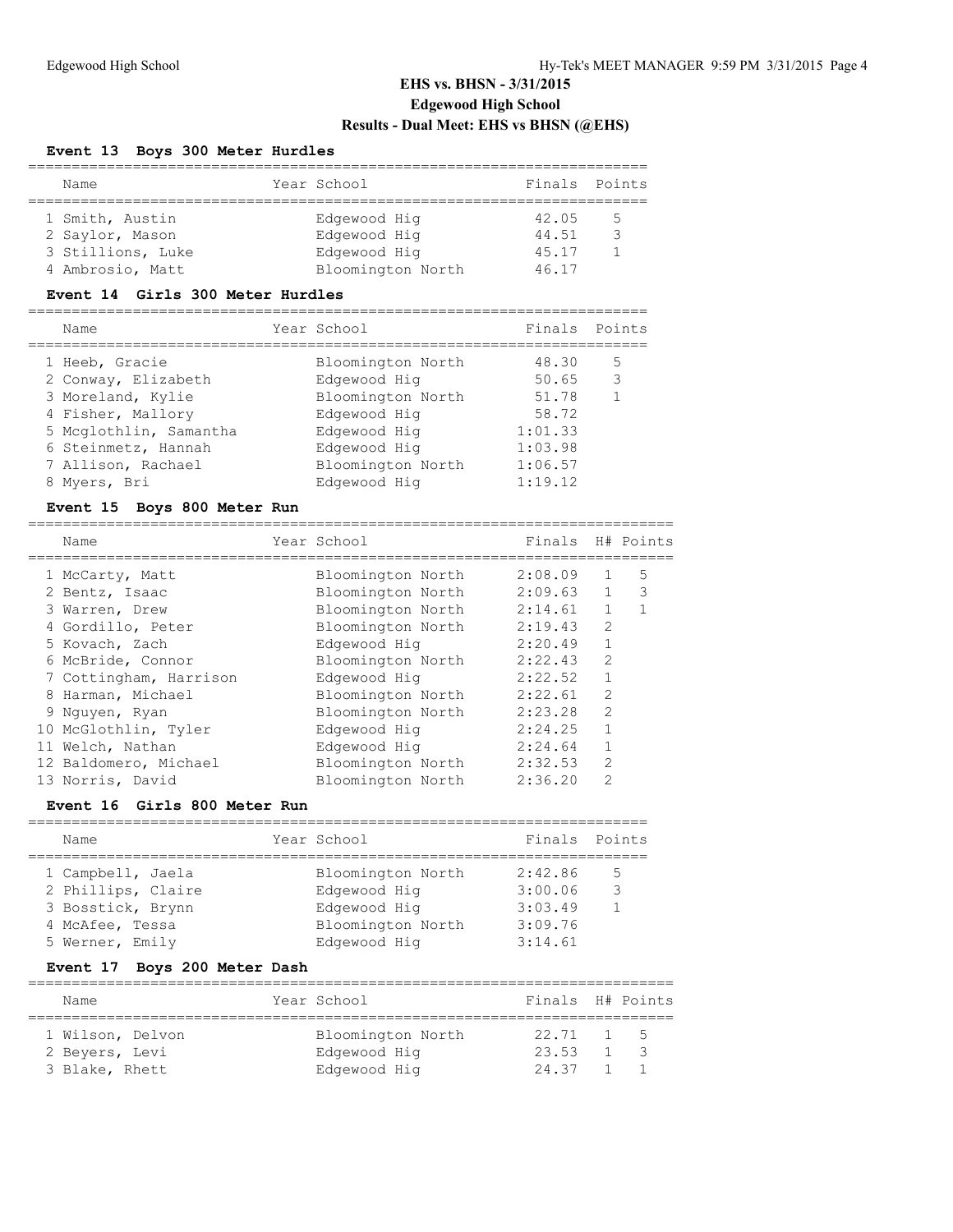### **....Event 17 Boys 200 Meter Dash** 4 Hall, Cole Edgewood Hig 25.76 2<br>5 de-Santiago, Edgar Bloomington North 25.80 1 5 de-Santiago, Edgar Bloomington North 25.80 1 6 Hiatt, Ryan and Edgewood Hig<br>26.01 26.01 26.01 26.01 26.01 26.01 26.01 26.01 26.01 26.01 26.01 26.01 26.01 26.01 26.01 26.01 26.01 26.01 26 7 Poling, Lucas Edgewood Hig 26.95 1 8 Bise, Noah Edgewood Hig 27.00 2 9 Slaughter, Julien Bloomington North 28.35 1 10 Bouchard, Dion Edgewood Hig 28.70 2 11 Allison, Sam Bloomington North 28.71 1 12 Salahuddin, Zunaeed Bloomington North 29.09 2 13 Ramsey, Garrett Bloomington North 29.12 2 14 Scott, Caleb Bloomington North 29.18 2

### **Event 18 Girls 200 Meter Dash**

| Name                 | Year School       | Finals |                | H# Points |
|----------------------|-------------------|--------|----------------|-----------|
| 1 Chitwood, Paige    | Bloomington North | 27.98  |                | 5         |
| 2 Dixon, Caroline    | Bloomington North | 29.83  |                | 3         |
|                      |                   |        |                |           |
| 3 Butcher, Ireland   | Edgewood Hig      | 30.40  |                |           |
| 4 Sexton, McKenzie   | Bloomington North | 31.01  |                |           |
| 5 Wieligman, Sarah   | Bloomington North | 31.74  |                |           |
| 6 Barbee, Dontrice   | Bloomington North | 32.34  |                |           |
| 7 Clark, Sarah       | Bloomington North | 33.29  | $\mathfrak{D}$ |           |
| 8 Mckitrick, Kaitlyn | Edgewood Hig      | 33.34  |                |           |
| 9 Factora, Megan     | Bloomington North | 33.44  | $\mathfrak{D}$ |           |
| 10 Doyon, Mary Kate  | Bloomington North | 33.59  | $\overline{2}$ |           |
| 11 Craiq, Savannah   | Bloomington North | 33.75  | $\overline{2}$ |           |
| 12 Estes, Allison    | Edgewood Hig      | 35.53  | $\mathcal{P}$  |           |
|                      |                   |        |                |           |

#### **Event 19 Boys 3200 Meter Run**

| Name               | Year School       | Finals   | Points       |
|--------------------|-------------------|----------|--------------|
| 1 Streib, Harrison | Bloomington North | 10:00.00 | 5            |
| 2 Campbell, Matt   | Bloomington North | 10:28.11 | 3            |
| 3 Weller, Nathan   | Edgewood Hig      | 11:00.92 | $\mathbf{1}$ |
| 4 Vilardo, Andy    | Bloomington North | 11:05.86 |              |
| 5 Michael, Alex    | Edgewood Hig      | 11:19.11 |              |
| 6 Bradburn, Daniel | Edgewood Hig      | 11:28.42 |              |
| 7 Bower, Tre       | Edgewood Hig      | 11:30.09 |              |
| 8 Main, Miles      | Bloomington North | 11:33.37 |              |
|                    |                   |          |              |

#### **Event 20 Girls 3200 Meter Run**

| Name                                                                                                                   | Year School                                                                                                           | Finals Points                                                        |                        |
|------------------------------------------------------------------------------------------------------------------------|-----------------------------------------------------------------------------------------------------------------------|----------------------------------------------------------------------|------------------------|
| 1 Williams, Grace<br>2 Flynn, Ella<br>3 Brown, Joy<br>4 Gebhardt, Alexa<br>5 Silberstein, Rachael<br>6 Hornick, Celine | Bloomington North<br>Bloomington North<br>Bloomington North<br>Bloomington North<br>Bloomington North<br>Edgewood Hig | 11:54.11<br>12:47.27<br>12:47.33<br>13:13.65<br>13:16.29<br>15:16.00 | 5<br>3<br>$\mathbf{1}$ |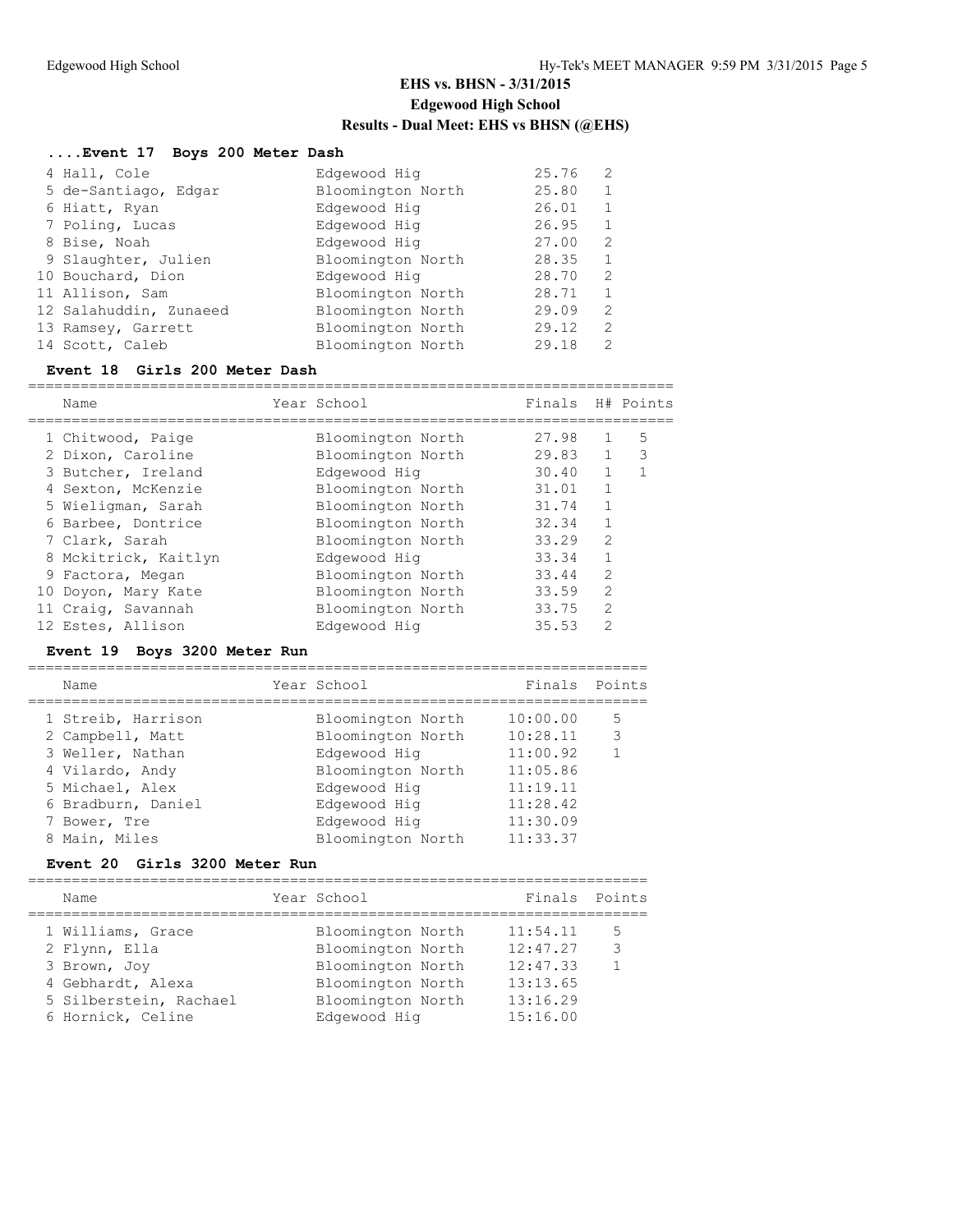# **Event 21 Boys 4x400 Meter Relay**

| School                                     |    | Finals                  | Points |
|--------------------------------------------|----|-------------------------|--------|
| 1 Edgewood High School<br>'A'              |    | 3:34.64                 | 5      |
| 1) Beyers, Levi                            |    | 2) Boruff, Blair        |        |
| 3) Smith, Austin                           |    | 4) Blake, Rhett         |        |
| 2 Bloomington North<br>' A'                |    | 3:38.46                 |        |
| 1) Ambrosio, Matt                          |    | 2) Wilson, Delvon       |        |
| 3) Gordillo, Peter                         |    | 4) McCarty, Matt        |        |
| 3 Bloomington North<br>"B"                 |    | 3:41.67                 |        |
| 1) de-Santiago, Edgar                      | 2) | Slaughter, Julien       |        |
| 3) Ludwig, Drew                            |    | 4) Woelmer, Philip      |        |
| 4 Bloomington North<br>"C"                 |    | 3:49.80                 |        |
| 1) Warren, Drew                            |    | 2) Stumpf, Malik        |        |
| 3) Frazier, Bryce                          |    | 4) Bentz, Isaac         |        |
| 5 Edgewood High School<br>"B"              |    | 3:52.32                 |        |
| 1) Ayedlott, Denver                        |    | 2) Poling, Lucas        |        |
| 3) Stillions, Luke                         |    | 4) McGlothlin, Tyler    |        |
| "C"<br>6 Edgewood High School              |    | 3:58.17                 |        |
| 1) Saylor, Mason                           |    | 2) Kovach, Zach         |        |
| 3) Pugh, Jace                              |    | 4) Cottingham, Harrison |        |
| 7 Edgewood High School<br>$\mathbf{I}$ D   |    | 4:11.88                 |        |
| 1) Graef, Andrew                           |    | 2) Welch, Nathan        |        |
| 3) Mayfield, Kaven                         |    | 4) Calvin, Tyler        |        |
| Girls 4x400 Meter Relay<br><b>Event 22</b> |    |                         |        |
| School                                     |    | Finals                  | Points |
| =========================                  |    |                         |        |
| $\mathsf{A}$<br>1 Bloomington North        |    | 4:19.42                 | 5      |
| 1) Campbell, Jaela                         |    | 2) Chitwood, Paige      |        |
| 3) Heeb, Gracie                            |    | 4) Moreland, Kylie      |        |
| 2 Edgewood High School<br>$\mathsf{A}$     |    | 4:47.66                 |        |
| 1) Litten, Audrey                          |    | 2) Sherfield, Erin      |        |
| 3) Vercrumba, Amber                        |    | 4) Phillips, Claire     |        |
| 3 Bloomington North<br>"B"                 |    | 4:58.82                 |        |
| 1) Dixon, Caroline                         |    | 2) Ramsey, Zoie         |        |
| 3) McGarry, Kessler                        |    | 4) Buck, McKenzie       |        |
| 4 Edgewood High School<br>"B"              |    | 5:07.94                 |        |
| 1) Foster, Stephany                        |    | 2) Werner, Emily        |        |
| 3) Bosstick, Brynn                         |    | 4) Dreher, Sydnee       |        |

### **Event 23 Boys High Jump**

| Name             | Year School       | Finals Points |    |
|------------------|-------------------|---------------|----|
| 1 Laffoon, Malik | Bloomington North | $6 - 02.00$   | .5 |
| 2 Boruff, Blair  | Edgewood Hig      | $5 - 08.00$   | 3  |
| 3 Mobley, Nick   | Edgewood Hig      | $5 - 06.00$   |    |
| 4 Adams, Tyler   | Bloomington North | $5 - 04.00$   |    |
| 4 Stumpf, Malik  | Bloomington North | $5 - 04.00$   |    |
| 6 Saylor, Mason  | Edgewood Hig      | $5 - 00.00$   |    |
|                  |                   |               |    |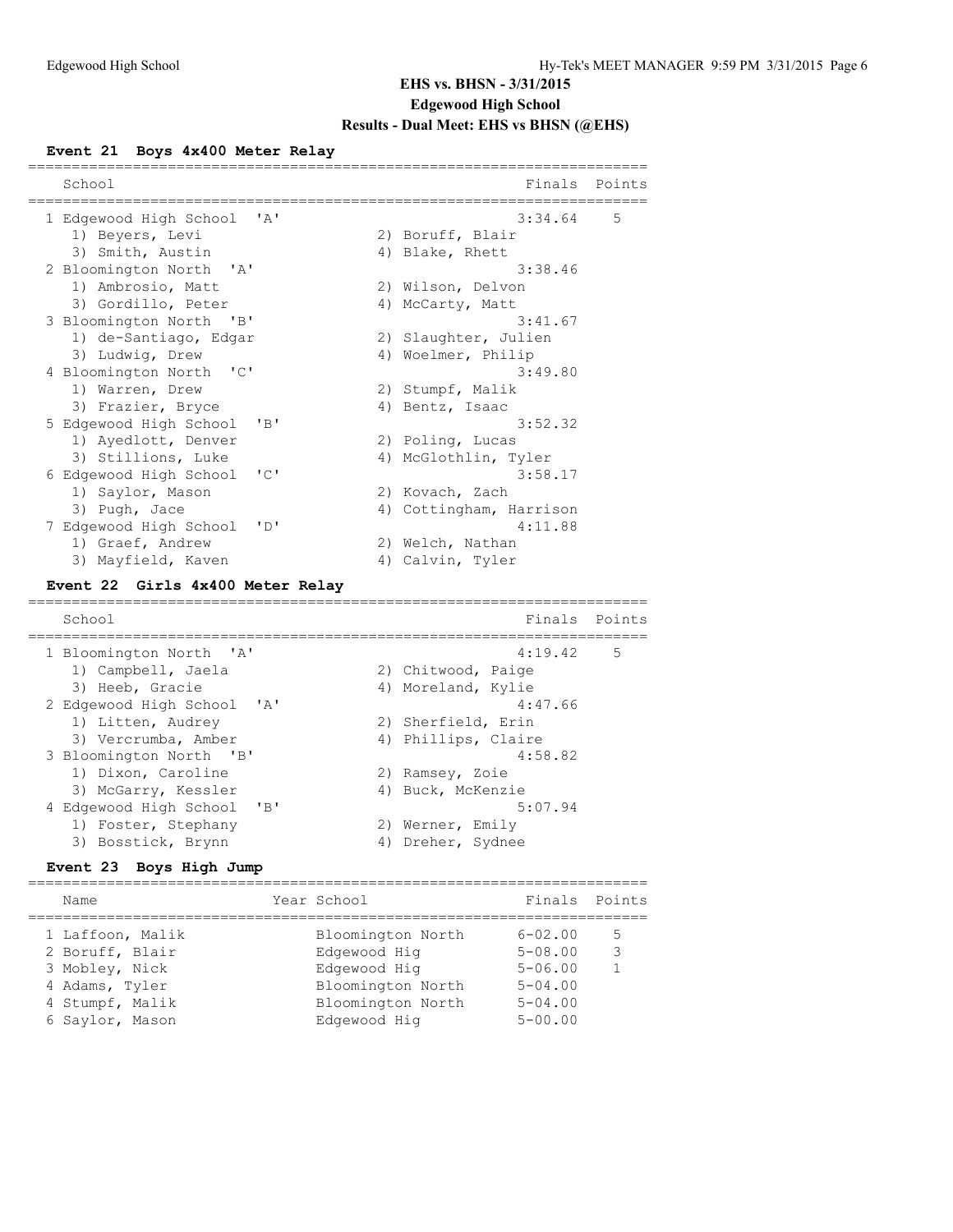# **Event 24 Girls High Jump**

| Name                                                    | Year School                                            | Finals Points                             |    |
|---------------------------------------------------------|--------------------------------------------------------|-------------------------------------------|----|
| 1 Vercrumba, Amber<br>2 Wieligman, Sarah<br>3 May, Kate | Edgewood Hig<br>Bloomington North<br>Bloomington North | $5 - 00.00$<br>$4 - 08.00$<br>$4 - 06.00$ | .5 |
| 4 Orlowski, Celeste                                     | Edgewood Hig                                           | $4 - 04.00$                               |    |

# **Event 25 Boys Long Jump**

| Name              | Year School       | Finals       | Points         |
|-------------------|-------------------|--------------|----------------|
| 1 Ludwig, Drew    | Bloomington North | $20 - 01.00$ | 5              |
| 2 Laffoon, Malik  | Bloomington North | $19 - 11.00$ | 3              |
| 3 Boruff, Blair   | Edgewood Hig      | $18 - 04.00$ | $\overline{1}$ |
| 4 Adams, Tyler    | Bloomington North | $17 - 05.00$ |                |
| 5 Stillions, Luke | Edgewood Hig      | $17 - 02.00$ |                |
| 6 Graef, Andrew   | Edgewood Hig      | $16 - 05.00$ |                |
| 7 Mobley, Nick    | Edgewood Hig      | $16 - 04.00$ |                |
| 8 Stumpf, Malik   | Bloomington North | $16 - 02.00$ |                |
| 9 Bise, Noah      | Edgewood Hig      | $16 - 01.00$ |                |
| 10 Pugh, Jace     | Edgewood Hig      | $15 - 10.00$ |                |
| 11 Hall, Cole     | Edgewood Hig      | $15 - 02.00$ |                |

# **Event 26 Girls Long Jump**

| Name                |  | Year School       | Finals Points |    |
|---------------------|--|-------------------|---------------|----|
| 1 Heeb, Gracie      |  | Bloomington North | $16 - 07.00$  | .5 |
| 2 Litten, Audrey    |  | Edgewood Hig      | $14 - 11.00$  | հ  |
| 3 Vercrumba, Amber  |  | Edgewood Hig      | $14 - 05.00$  |    |
| 4 Ramsey, Zoie      |  | Bloomington North | $14 - 04.00$  |    |
| -- Butcher, Ireland |  | Edgewood Hig      | NГ            |    |

# **Event 27 Boys Pole Vault**

| Name               | Year School       | Finals Points |      |
|--------------------|-------------------|---------------|------|
| 1 Simmonds, Evan   | Edgewood Hig      | $9 - 00.00$   | 5    |
| 2 Mayfield, Kaven  | Edgewood Hig      | $7 - 06.00$   | 3    |
| 3 Hannah, David    | Edgewood Hig      | $6 - 06.00$   | 0.33 |
| 3 Moore, Mario     | Edgewood Hig      | $6 - 06.00$   | 0.33 |
| 3 Bull, John       | Bloomington North | $6 - 06.00$   | 0.33 |
| 6 Fehrenbach, Rhys | Edgewood Hig      | $6 - 00.00$   |      |
| -- Housel, Eli     | Edgewood Hig      | NΗ            |      |
| -- Ramsey, Garrett | Bloomington North | NΗ            |      |
|                    |                   |               |      |

### **Event 28 Girls Pole Vault**

| Name               |                 |                   | Finals Points                    |              |
|--------------------|-----------------|-------------------|----------------------------------|--------------|
|                    |                 |                   |                                  |              |
|                    |                 |                   |                                  | .5           |
| 2 Kinser, Makenzee |                 | Edgewood Hig      | $J7 - 06.00$                     | $\mathbf{z}$ |
| 2 Weber, Isla      |                 | Edgewood Hig      | $J7 - 06.00$                     |              |
| 4 Finn, Claire     |                 | Bloomington North | $7 - 00.00$                      |              |
| 4 Bennett, Dedra   |                 | Edgewood Hig      | $7 - 00.00$                      |              |
|                    | 1 Garman, Mandy |                   | Year School<br>Bloomington North | $9 - 06.00$  |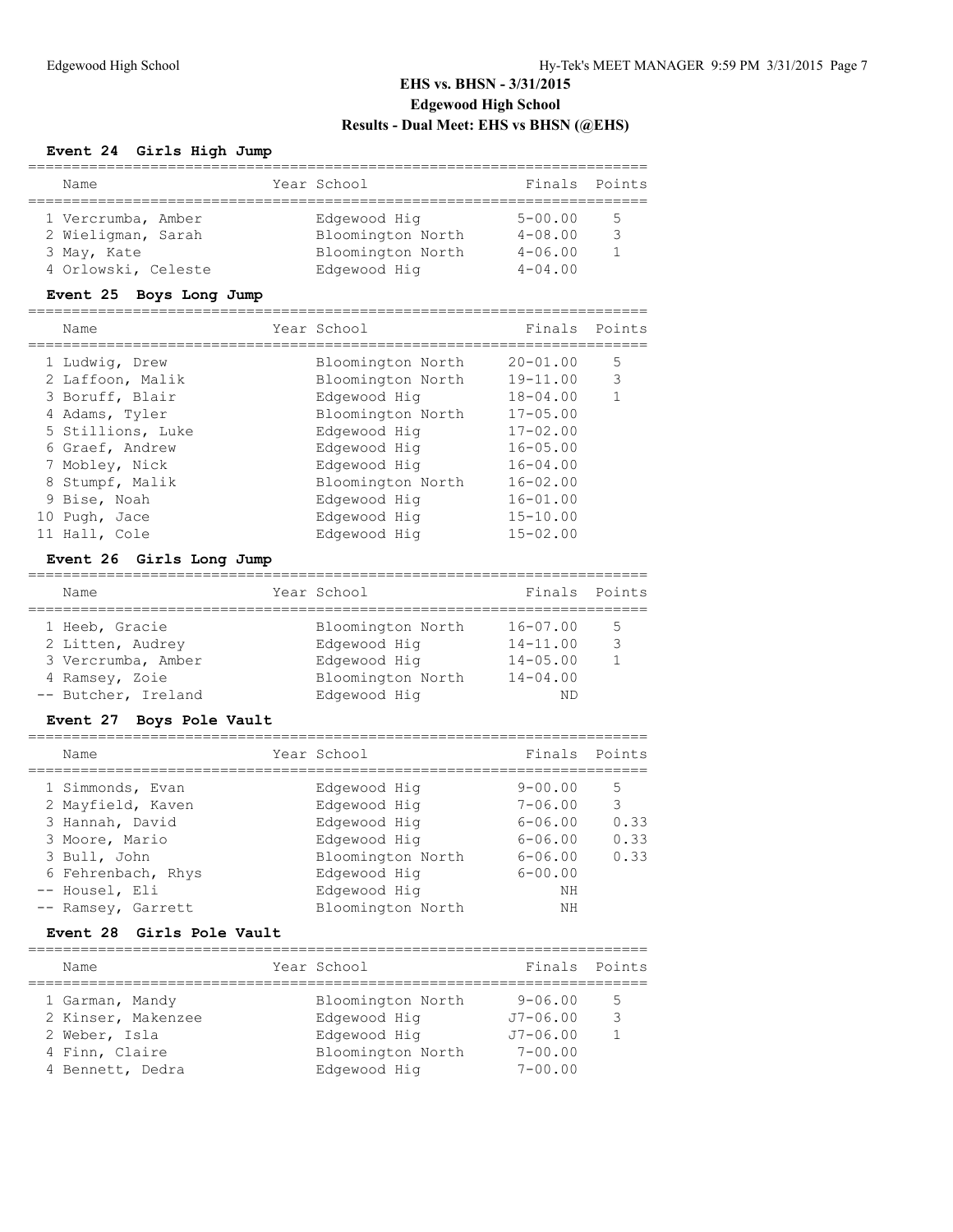# **....Event 28 Girls Pole Vault**

| 6 Sexton, McKenzie  | Bloomington North | $6 - 06.00$ |
|---------------------|-------------------|-------------|
| -- Pierce, Taylor   | Bloomington North | ΝH          |
| -- Ramsey, Zoie     | Bloomington North | ΝH          |
| -- Kojder, Alyssa   | Edgewood Hig      | NΗ          |
| -- Evans, Destanee  | Edgewood Hig      | NΗ          |
| -- Kingston, Olivia | Edgewood Hig      | ΝH          |

#### **Event 29 Boys Shot Put**

| Name                | Year School       | Finals       | Points       |
|---------------------|-------------------|--------------|--------------|
| 1 Waqner, Zack      | Edgewood Hig      | $39 - 03.50$ | 5            |
| 2 Housel, Eli       | Edgewood Hig      | $36 - 07.50$ | 3            |
| 3 Headdy, Jordan    | Edgewood Hig      | $36 - 05.25$ | $\mathbf{1}$ |
| 4 Patton, Brayden   | Edgewood Hig      | $34 - 09.50$ |              |
| 5 Feather, Cade     | Edgewood Hig      | $34 - 06.50$ |              |
| 6 Norbu, Tenzin     | Bloomington North | $33 - 07.75$ |              |
| 7 Walls, Mitchell   | Bloomington North | $33 - 07.00$ |              |
| 8 Ison, Robert      | Bloomington North | $32 - 03.00$ |              |
| 9 Waltz, James      | Edgewood Hig      | $31 - 07.50$ |              |
| 10 Waldrip, Tanner  | Bloomington North | $31 - 06.75$ |              |
| 11 Welty, Brandon   | Edgewood Hig      | $29 - 02.75$ |              |
| 12 Cripe, Dellon    | Bloomington North | $29 - 00.00$ |              |
| 13 Ehrmann, Jason   | Edgewood Hig      | $28 - 03.00$ |              |
| 14 Bowman, Colton   | Edgewood Hig      | $27 - 02.50$ |              |
| 15 Thompson, Jacob  | Edgewood Hig      | $27 - 02.00$ |              |
| 16 Smith, Connor    | Bloomington North | $25 - 01.50$ |              |
| -- Fleener, Brandon | Edgewood Hig      | ND           |              |

# **Event 30 Girls Shot Put**

| Name                  | Year School       | Finals       | Points       |
|-----------------------|-------------------|--------------|--------------|
| 1 Jordan, Lauryn      | Bloomington North | $31 - 08.00$ | 5            |
| 2 Curtis, Tori        | Edgewood Hig      | $31 - 02.50$ | 3            |
| 3 Walls, Elaina       | Bloomington North | $30 - 03.00$ | $\mathbf{1}$ |
| 4 Gilliland, Riana    | Edgewood Hig      | $30 - 00.50$ |              |
| 5 May, Kate           | Bloomington North | $28 - 10.00$ |              |
| 6 Leonard, Jada       | Edgewood Hig      | $26 - 09.50$ |              |
| 7 Sims, Lauren        | Bloomington North | $25 - 08.50$ |              |
| 8 Kinser, Makenzee    | Edgewood Hig      | $24 - 09.00$ |              |
| 9 Huebner, Alex       | Edgewood Hig      | $24 - 01.00$ |              |
| 10 Neidigh, Erika     | Edgewood Hig      | $24 - 00.00$ |              |
| 11 Jones, Jordan      | Edgewood Hig      | $21 - 03.50$ |              |
| 12 Alexander, Makenzi | Edgewood Hig      | $21 - 03.00$ |              |
| 13 Nicola, Elizabeth  | Bloomington North | $18 - 08.00$ |              |
| 14 Bower, Makensee    | Edgewood Hig      | $18 - 02.00$ |              |
| 15 Fortner, Bradi     | Edgewood Hig      | $18 - 00.50$ |              |
|                       |                   |              |              |

### **Event 31 Boys Discus Throw**

| Name               | Year School       | Finals Points |               |
|--------------------|-------------------|---------------|---------------|
|                    |                   |               |               |
| 1 Fleener, Brandon | Edgewood Hig      | $139 - 05.50$ | $\mathcal{L}$ |
| 2 Norbu, Tenzin    | Bloomington North | 109-09        | - 3           |